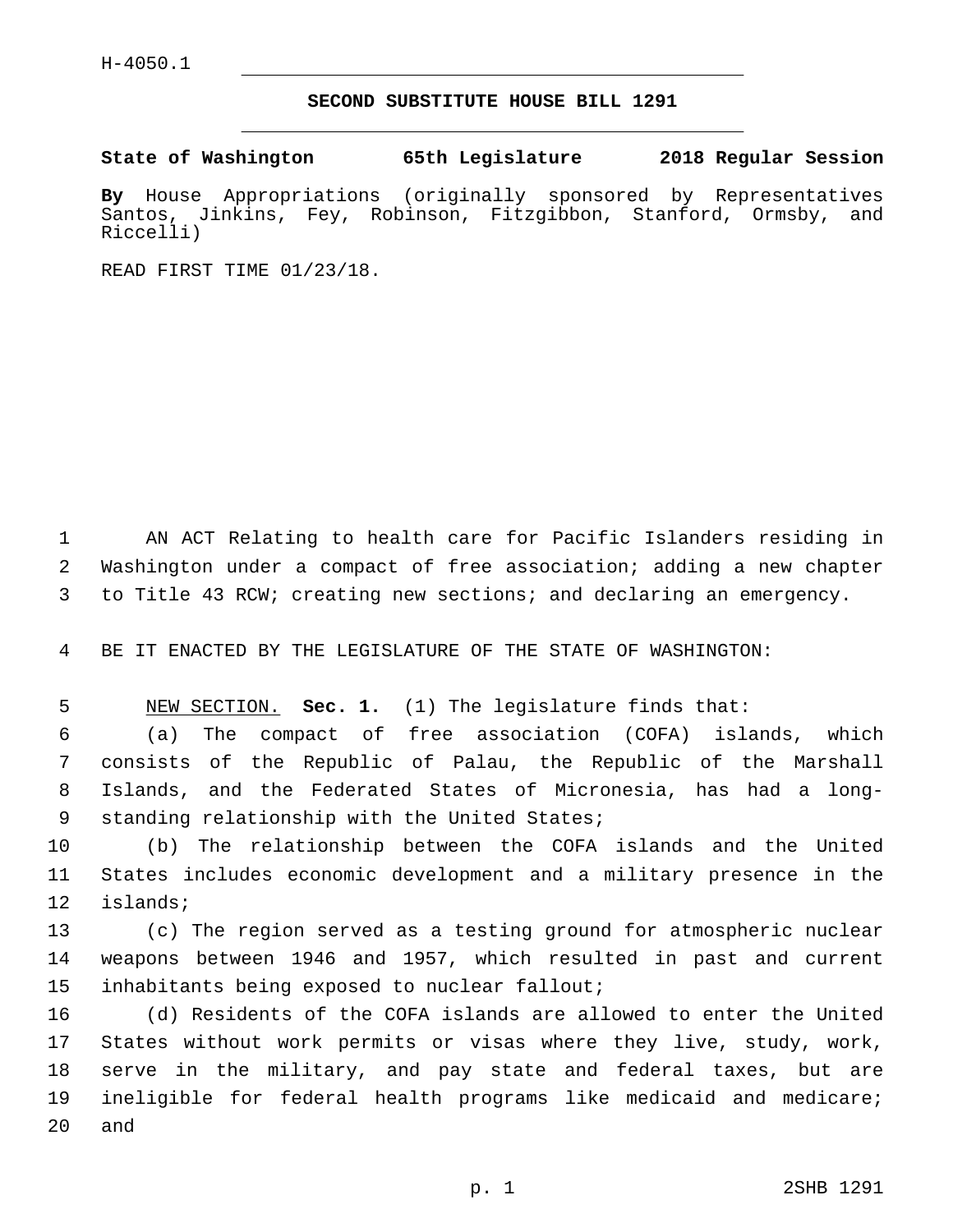(e) This ineligibility for federal health programs has exacerbated barriers to health care access for this population, which has led to poorer health outcomes and increased, long-term costs on 4 the health care system as a whole.

 (2) The legislature therefore intends to increase access to health care services for COFA islanders residing in Washington by providing premium assistance for health coverage purchased through 8 the health benefit exchange.

 NEW SECTION. **Sec. 2.** The definitions in this section apply throughout this chapter unless the context clearly requires otherwise.

 (1) "Advance premium tax credit" means the premium assistance amount determined in accordance with the affordable care act.

 (2) "Affordable care act" means the federal patient protection and affordable care act, P.L. 111-148, as amended by the federal health care and education reconciliation act of 2010, P.L. 111-152, or federal regulations or guidance issued under the affordable care 18 act.

(3) "Authority" means the Washington state health care authority.

(4) "COFA citizen" means a person who is a citizen of:

21 (a) The Republic of the Marshall Islands;

(b) The Federated States of Micronesia; or

23 (c) The Republic of Palau.

 (5) "Health benefit exchange" or "exchange" means the Washington health benefit exchange established in chapter 43.71 RCW.

 (6) "Income" means the modified adjusted gross income attributed to an individual for purposes of determining his or her eligibility 28 for advance premium tax credits.

 (7) "In-network provider" means a health care provider or group of providers that directly contracts with an insurer to provide health benefits covered by a health benefit plan offered by an 32 insurer.

 (8) "Open enrollment period" means the period during which a 34 person may enroll in a qualified health plan.

 (9) "Premium cost" means an individual's premium for a qualified health plan less the amount of the individual's advance premium tax 37 credit.

 (10) "Qualified health plan" means a health benefit plan sold 39 through the health benefit exchange.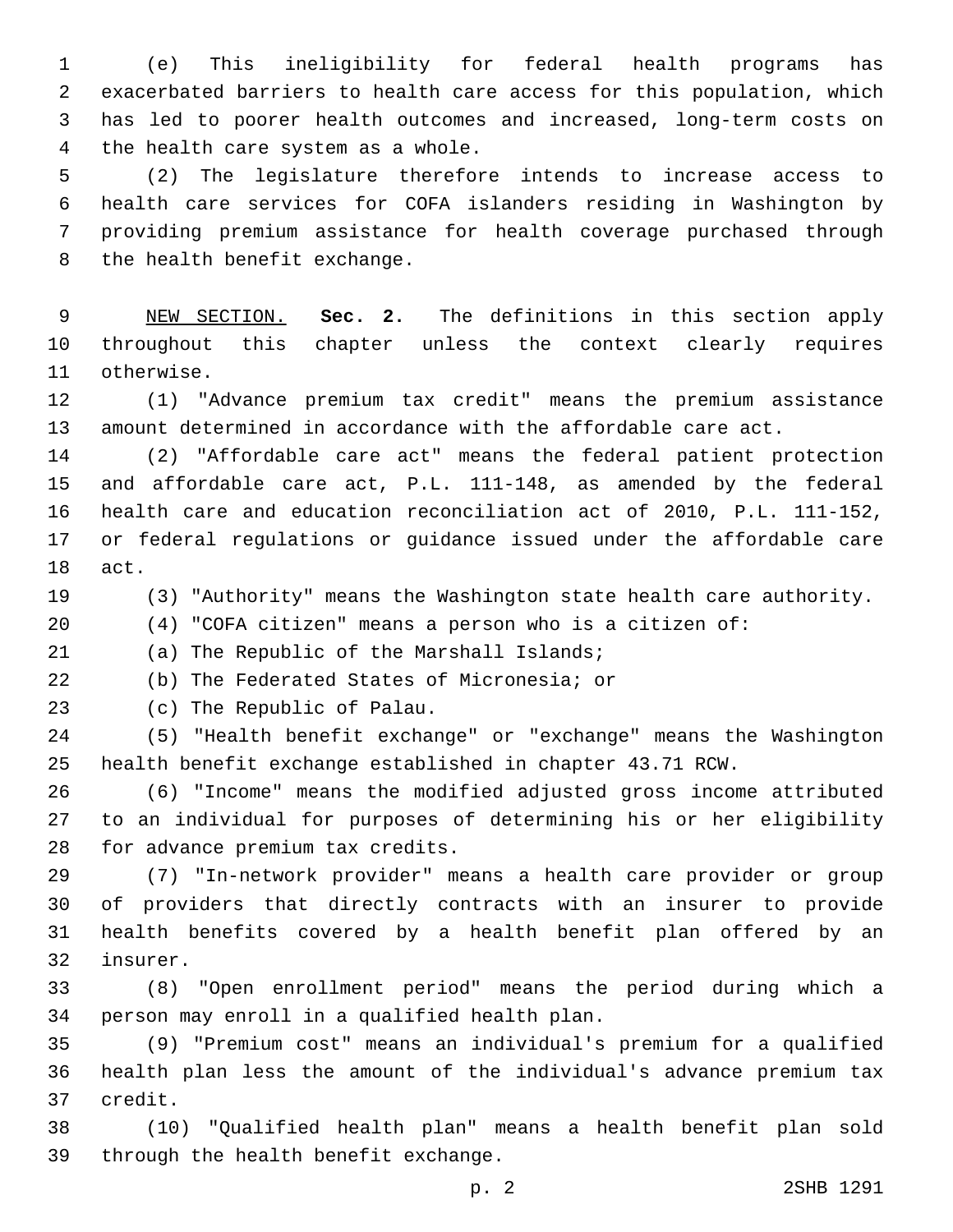(11) "Resident" means a person who is domiciled in this state.

 (12) "Special enrollment period" means a period during which a person who has not done so during the open enrollment period may enroll in a qualified health plan through the exchange if the person 5 meets specified requirements.

 NEW SECTION. **Sec. 3.** (1) An individual is eligible for the COFA premium assistance program if the individual:

(a) Is a resident;8

9 (b) Is a COFA citizen;

(c) Enrolls in a silver qualified health plan;

 (d) Has income that is less than one hundred thirty-three percent 12 of the federal poverty level; and

(e) Is ineligible for a federal or state medical program.

 (2) Within amounts appropriated for the specific purpose, the authority shall pay the premium cost for a qualified health plan for an individual who is eligible for the premium assistance program 17 under subsection (1) of this section.

 (3) The authority may disqualify a participant from the program 19 if the participant:

 (a) No longer meets the eligibility criteria in subsection (1) of 21 this section;

 (b) Fails, without good cause, to comply with procedural or documentation requirements established by the authority in accordance 24 with subsection (4) of this section;

 (c) Fails, without good cause, to notify the authority of a 26 change of address in a timely manner;

 (d) Withdraws the participant's application or requests 28 termination of coverage; or

 (e) Performs an act, practice, or omission that constitutes fraud, and, as a result, an insurer rescinds the participant's policy 31 for the qualified health plan.

(4) The authority shall establish:32

 (a) Application, enrollment, and renewal processes for the COFA 34 premium assistance program;

 (b) The qualified health plans that are eligible for 36 reimbursement under the program;

 (c) Procedural requirements for continued participation in the program, including participant documentation requirements that are necessary for the authority to administer the program;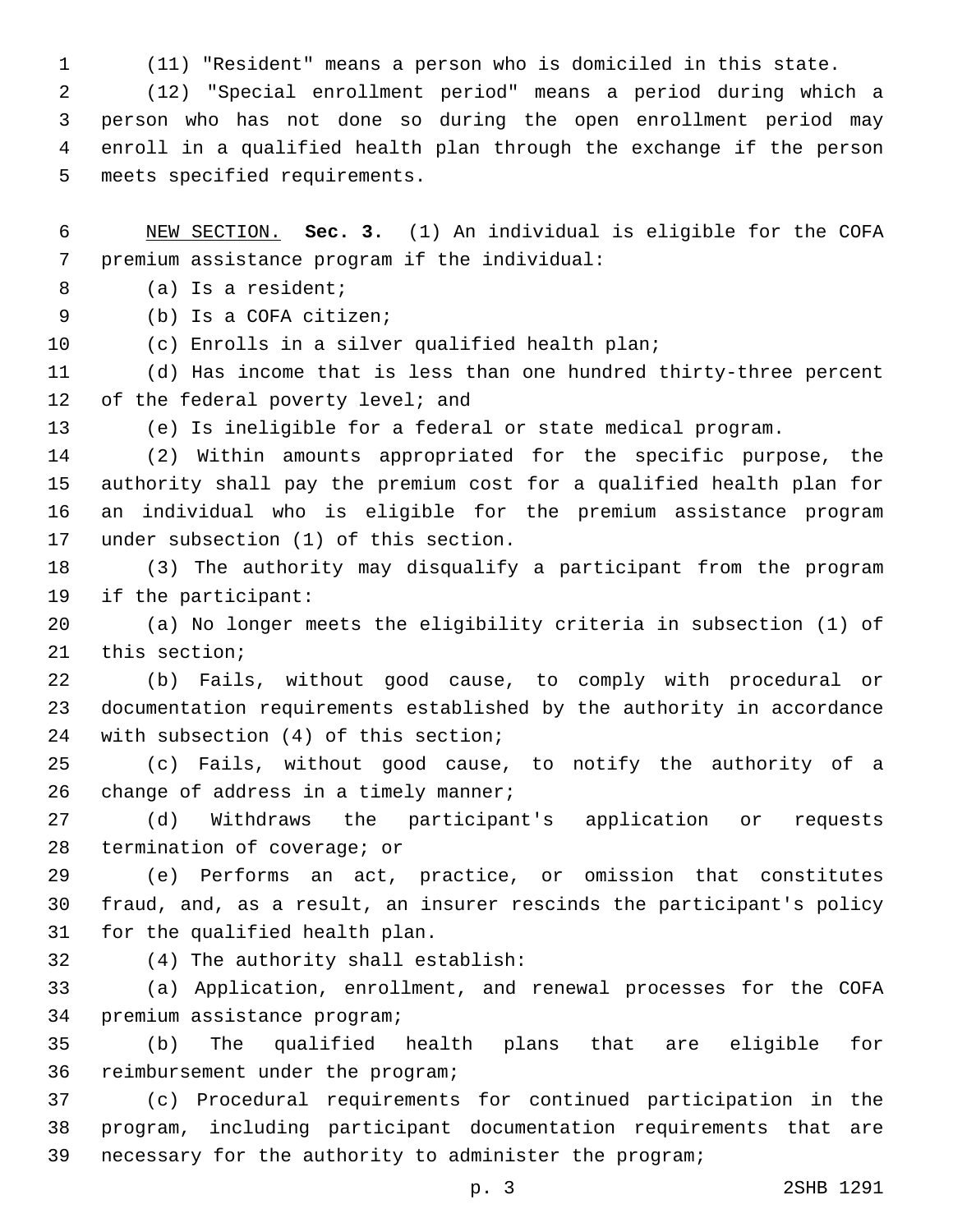(d) Open enrollment periods and special enrollment periods consistent with the enrollment periods for the health insurance 3 exchange; and

 (e) A comprehensive community education and outreach campaign, working with stakeholder and community organizations, to facilitate applications for, and enrollment in, the program. Within existing resources, the outreach and education program shall provide culturally and linguistically accessible information to facilitate participation in the program, including, but not limited to, benefit 10 utilization, and patient responsibilities.

 (5) The community education and outreach campaign conducted by the authority must begin no later than September 1, 2018.

 (6) The first open enrollment period for the COFA premium assistance program must begin no later than November 1, 2018.

 NEW SECTION. **Sec. 4.** The authority shall appoint an advisory committee that includes, but is not limited to, insurers and representatives of communities of COFA citizens. The committee shall advise the authority in the development, implementation, and operation of the COFA premium assistance program established in this chapter.

 The committee may be dissolved after December 31, 2019. Within existing resources, members may be reimbursed for travel expenses as provided in RCW 43.03.050 and 43.03.060.23

 NEW SECTION. **Sec. 5.** No later than December 31, 2019, the authority shall report to the governor and the legislature on the implementation of the COFA premium assistance program established under this chapter including, but not limited to:

(1) The number of individuals participating in the program;

(2) The actual costs of the program compared to predicted costs;

 (3) The results of the community education and outreach campaign; 31 and

 (4) Funding needed to continue the program through the end of the biennium.33

 NEW SECTION. **Sec. 6.** Sections 2 through 5 of this act constitute a new chapter in Title 43 RCW.